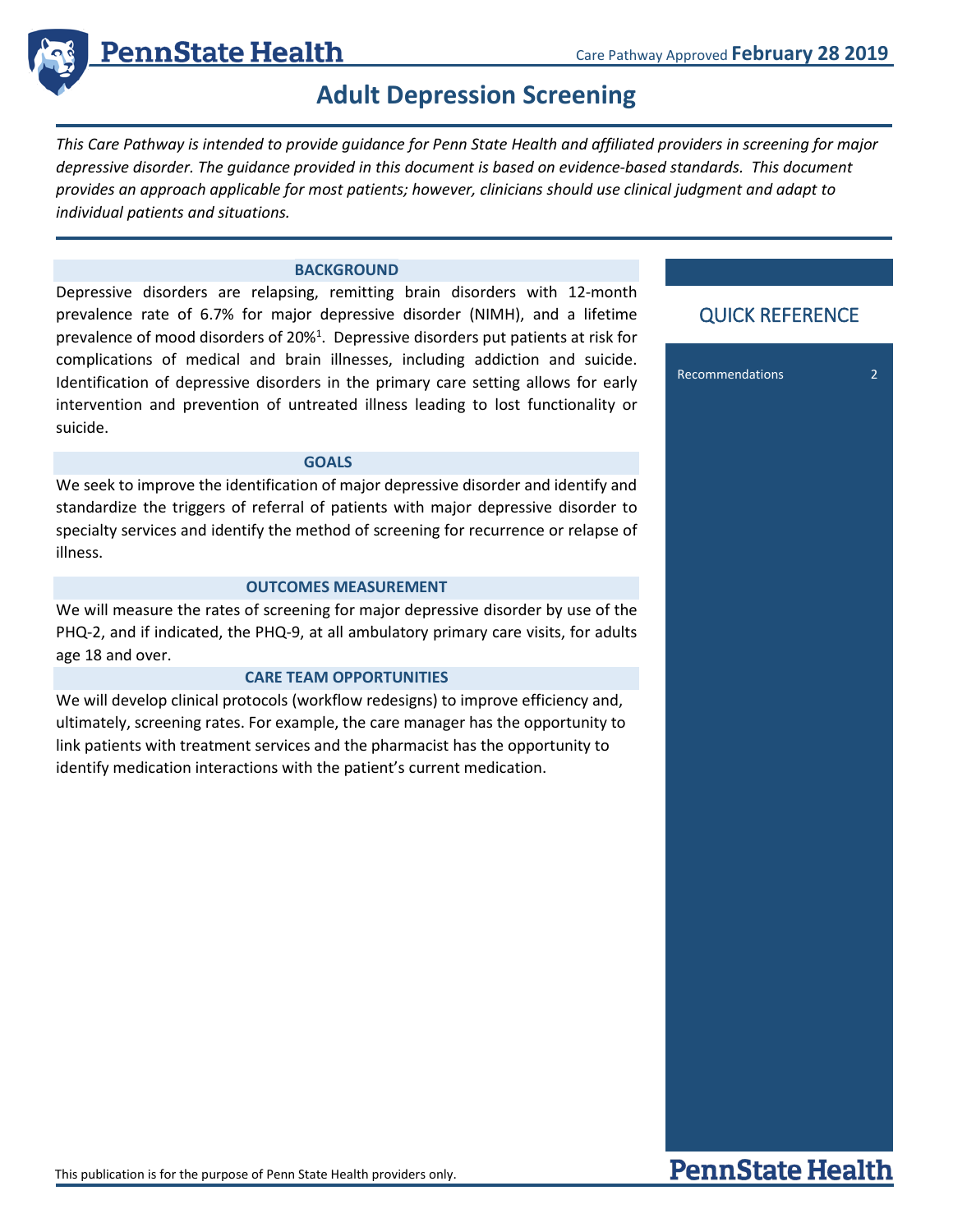

# **RECOMMENDATIONS**

- 1) All non-pregnant adult patients who present for ambulatory primary care appointments at Penn State Health should be screened for depressive disorders at all visits with the PHQ-2.
- 2) If the PHQ-2 score is greater than or equal to 3, the PHQ-9 will be administered.
- 3) If the patient scores greater than or equal to a 10 on the PHQ-9, or has any score other than 0 on Question 9 of PHQ 9, the following steps will occur:
	- a. The result is flagged for the care provider.
	- b. The provider will assess for safety/suicidality. One option is to use the Columbia Suicidality Severity Rating Scale (C-SSRS)<sup>2</sup>.
		- i. If acute danger to self or others, referral (accompanied by an appropriate individual) should be made to the emergency department or to an immediate specialty evaluation.
		- ii. If there is no acute danger, the care provider will determine with the patient an appropriate timeframe to do an assessment for a depressive disorder. This can be done at the current visit or at a future appointment.
- 4) For patients who are pregnant OR post-partum, the Edinburgh Depression Screening Tool is recognized as an accepted screening tool, for example, at the following times:
	- a. First OB appointment
	- b. Once in each trimester
	- c. Post-partum visits
	- d. Newborn/infant's visits until age 6 months
- 5) A woman scoring 10 or more points on the Edinburgh Depression Screening Tool or indicating any suicidal ideation – that is, she scores 1 or higher on question #10 – should be referred immediately for depression evaluation. Even if a woman scores less than 10, if the clinician feels the client is suffering from depression, an appropriate referral should be made.
- 6) If it is determined that the patient has depression, the appropriate diagnosis will be added to the problem list.